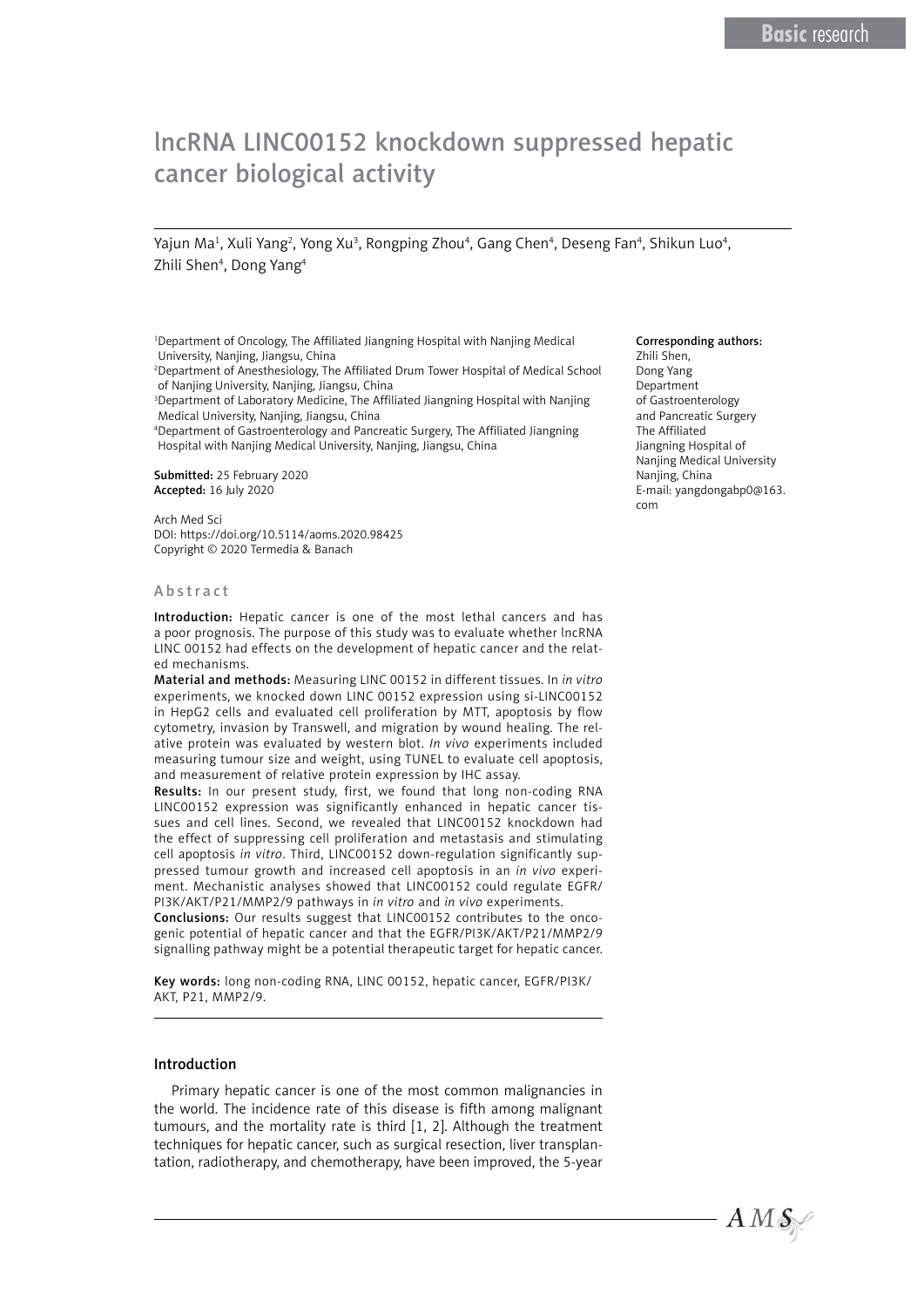survival rate of hepatic cancer patients has not significantly improved [3]. Studies have shown that the development and progression of hepatic cancer are accompanied by abnormalities in many molecular and signalling pathways. However, the mechanisms underlying these aberrant molecules and signalling pathways are still unclear [4, 5]. Therefore, it is of particular importance to study the mechanism of hepatic cancer development and to take specific molecules as markers and therapeutic targets at the molecular level to improve the early diagnosis and prognosis of hepatic cancer patients. Long non-coding RNA (lncRNA) has been a focus of research in recent years. Abnormal expression of lncRNA has been found in a variety of tumours, and these lncRNAs are mainly involved in tumour formation, invasion, metastasis, and recurrence, suggesting that lncRNA acts as an oncogene or tumour suppressor in the development and progression of tumours. Related studies showed that lncRNA and HOTAIR were highly expressed in liver cancer tissues and that the proliferation, invasion, and metastasis ability of hepatic cancer cells after HOTAIR were significantly reduced [6]. The expression of MEG3 was low in hepatic cancer tissues and cell lines. After overexpression of MEG3, the growth of hepatic cancer cells was inhibited and the rate of apoptosis was increased, which indicated that MEG3 could inhibit tumour cells in hepatic cancer [7]. In this study, which used bioinformatics analysis of the gene-chip data GSE33113 public platform, we found that the expression of LINC00152 in colon cancer tissue increased significantly by its *in situ* hybridisation (ISH) detection in 30 pairs of hepatic cancer and adjacent tissues, and explained the effects and mechanisms of LINC00152 in the development and occurrence of hepatocellular carcinoma.

### Material and methods

### Sample and collecting

Thirty pairs of cancer and adjacent normal tissues were collected from hepatic cancer patients who were treated in the Third Affiliated Hospital of Sun Yat-Sen University. No patients had been treated with radiotherapy, chemotherapy, immunotherapy, or interventional therapy, nor had they undergone liver transplantation. The specimens were prepared by 4% paraformaldehyde (0.1 mol/l, PBS, containing 0.1% diethylpyrocarbonate, DEPC,  $pH =$ 7.4) fixation followed by conventional dehydration. Transparent and paraffin-embedded 4-µm thick continuous slices were subsequently prepared.

# In situ hybridization (ISH)

ISH kits MK10098-h and DAB colour kits were purchased from Wuhan Dr & Co. Ltd., and Harris hematoxylin was purchased from Beijing Sino fir Jinqiao Corporation, DEPC, purchased from Sigma Corporation (United States). Oligonucleotide probes were designed and synthesised by Dr Wuhan & Co., and the 3' end was labelled with digoxin. We referred to the reagent kit instructions and made a number of improvements: paraffin section, regular dewaxing and hydration, PBS/ DEPC instead of DEPC, washing for 5 min, 3 times, and inactivation of endogenous peroxidase by 3% H2O2 at room temperature for 10 min. DEPC water immersion was performed three times, followed by addition of fresh pepsin diluted with 3% citric acid in a volume of 30 µl, digestion for 20 min at 37°C, and washing by PBS/DEPC for 5 min, three times. Next, slices were treated with DEPC and fixed with 1% paraformaldehyde (0.1 mol/l PBS preparation,  $pH = 7.4$ ) at room temperature for 10 min, before DEPC was rinsed in water three times and each slice was dropped in a pre-hybridisation solution of 20 l. Slices were maintained at a constant temperature of 37°C overnight (16–18 h). After hybridisation, 2 × SSC,  $0.5 \times$  SSC and 0.2  $\times$  SSC gradient were washed at 37°C to wash away the excess probes. The slice was dripped with a closed liquid of 50 µl, closed at 37°C for 30 min before 50 µl of biotinylated mouse anti-human digoxin antibody (i.e., type) was added and the slices incubated at 37°C for 120 min. Slices were washed in PBS for 5 min, four times; 50 µl of streptavidin-biotin complex was added; and the slices were incubated at 37°C for 30 min. Slices were washed in PBS for 5 min, three times; 50 µl streptavidin-biotin complex was added; and slices were incubated at 37°C for 30 min, before being washed in PBS for 5 min, three times, stained with DAB for 5 min, and stained with haemotoxylin. After dehydration, transparent, covering. Instead of hybridisation, the hybridisation solution without probes was used as a negative control.

### Immunohistochemistry (IHC)

Monoclonal antibodies kits for EGFR, PI3K, AKT, P21, and MMP-2/9 SP were purchased from the ZYMED Company. The slices were dehydrated with xylene solution, and then rewatered in 95% ethanol, 85% ethanol and 75% ethanol, washed with distilled water, put into 1×citric acid disodium hydrogen phosphate buffer solution for antigen microwave repair for 2 min after the slices were naturally cooled, they were sealed in 3%  $H_2O_2$  solution for 15 min, and then soaked in PBS to wash the slices. EGFR, PI3K, Akt, p21 and MMP-2/9 antibodies diluted at 1 : 500 were added. PBS was used as the negative control instead of the first antibody. The second antibody coupled with biotin was added and incubated at 37°C for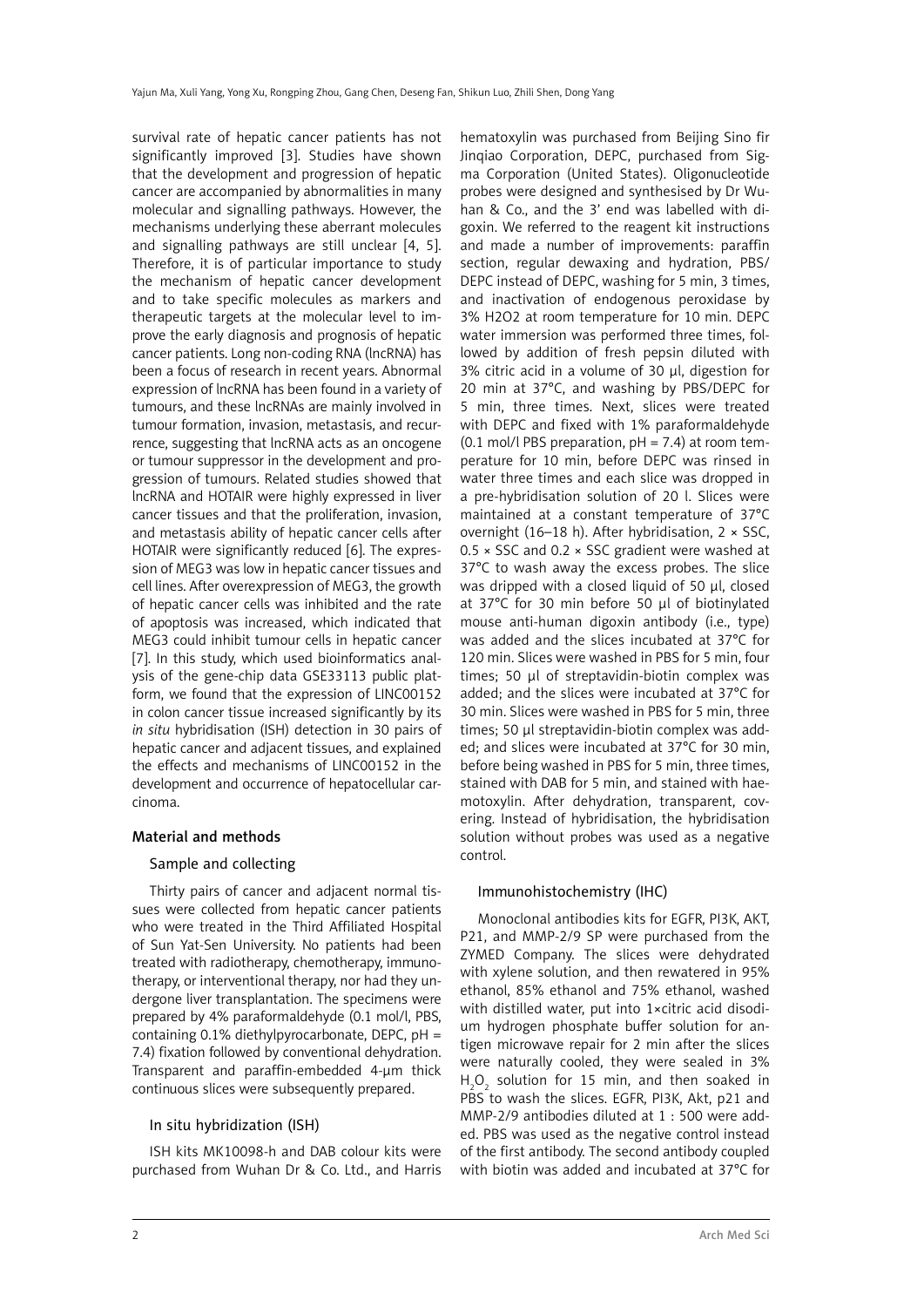30 min. After PBS washing, DAB reagent kit (Beijing solebao Technology Co., Ltd.) was used for color development, hematoxylin (Beijing solebao Technology Co., Ltd.) was used for re dyeing, and the slices were washed with distilled water, and conventional dehydration, transparency and sealing were performed. Five visual fields were randomly selected under the microscope, and the proportion of positive cells (brown) was counted under ×200 times.

# Cell culture and grouping

The hepatic cancer cell line HepG2 was purchased from ATCC (USA). HepG2 cells were cultured in DMEM medium (Gibco, USA) in an incubator (37°C, 5% CO<sub>2</sub>) at 100% humidity. Cells were washed in PBS every day, the medium was changed to fresh medium, and the cells were passaged at 80–90% confluence. The HepG2 cells were divided into four groups: NC group, in which cells were not treated; BL group, in which cells were transfected with empty vector; siLINC00152, in which cells were transfected with siLINC00152; and siLINC00152 + EGFR agonist, in which cells were transfected with siLINC00152 and EGFR agonist (Gibco, USA).

# Cell proliferation test

Cell proliferation in different groups was measured using CCK-8. HepG2 cells were plated evenly in 96-well plates (3000 per well). Twenty-four hours later, Lipofectamine 2000 was added in accordance with the instructions of transfection to each set of four wells, before and after transfection, respectively (0 h and 48 h), in the corresponding well with 10 µl CCK-8 reagent. Automatic ELISA was used for measurement at 450 nm wavelength. The light absorption value of the well (A) was taken to reflect the cell growth activity. The experiment was repeated three times.

# Cell apoptosis by flow cytometry

The apoptosis rate of the transfected cells was detected by flow cytometry. The HepG2 cells were inoculated with  $2 \times 10^5$  cells per well in six wells, and the cells and culture medium were collected 48 h after transfection. Cells were washed with PBS, 500 µl binding buffer was added to the suspension cell, and then the suspension was mixed into 5 l AnnexinV-FITC and 10 l PI. Room temperature was avoided. After 10 min, the rate of apoptosis was detected by flow cytometry, expressed as a percentage. The experiment was repeated three times.

# Cell cycle by flow cytometry

1 × 106 HepG2 cells in different groups were collected, the cells fixed with 70% EtOH overnight,

stained with PI for 30 min, and the distribution of the cell cycle was detected by flow cytometry. The process was repeated three times, and the results were expressed as the mean.

# Cell invasion by Transwell assay

Hepatic cancer cell line HepG2 cells were digested into a single-cell suspension, washed in serum-free medium three times, and the cell suspension concentration adjusted to  $2 \times 10^5$ /ml reserve. Matrigel was pre-diluted with serum-free DMEM medium at a ratio of 1 : 3, uniformly covered with polycarbonate film on the Transwell chamber, and placed at room temperature for 1 h to solidify the Matrigel into a matrix membrane. The Transwell connected the chamber of 700 l DMEM with 10% foetal bovine serum culture medium. A small indoor inoculation of 200 l serum-free cell-suspension culture was created, the Transwell film was removed after 18 h, and cells were washed twice in pre-cooled PBS, fixed in 4% paraformaldehyde for 15 min, stained in 0.1% crystal violet for 5– 10 min, and observed with a microscope through the statistics of Transwell film camera. The cell number was counted.

# Cell-migration measurement using a wound-healing assay

The HepG2 cells were inoculated with logarithmic cells, and the cells were inoculated in a sixwell plate at the appropriate density. DMEM medium containing 2% serum was incubated in an incubator at 37°C. When the cultured cells grew to a confluence of 80%, a wound was made on the surface of the cell with 200 l gun heads. After 0 and 48 h, respectively, the cells were observed with an inverted microscope, and the distance between the wounds was recorded.

# Relative protein expression measurement by WB assay

The different groups of cells treated with different methods were collected. Cell lysates were added to extract the total protein, and the protein concentration was measured using BCA methods following the kit instructions. Next, SDS-PAGE protein electrophoresis was performed. After electrophoresis, the gel was carefully removed and transferred to PVDF film. Five percent skimmed milk powder was sealed for 1 h, placed in EGFR, PI3K, AKT, P21, MMP-2/9, and GAPDH antibody solutions at a dilution of 1 : 1000, and incubated overnight at 4°C. The following day, membranes were washed in TBST three times and placed in secondary antibody solution to incubate for 1 h at room temperature before staining and scanning.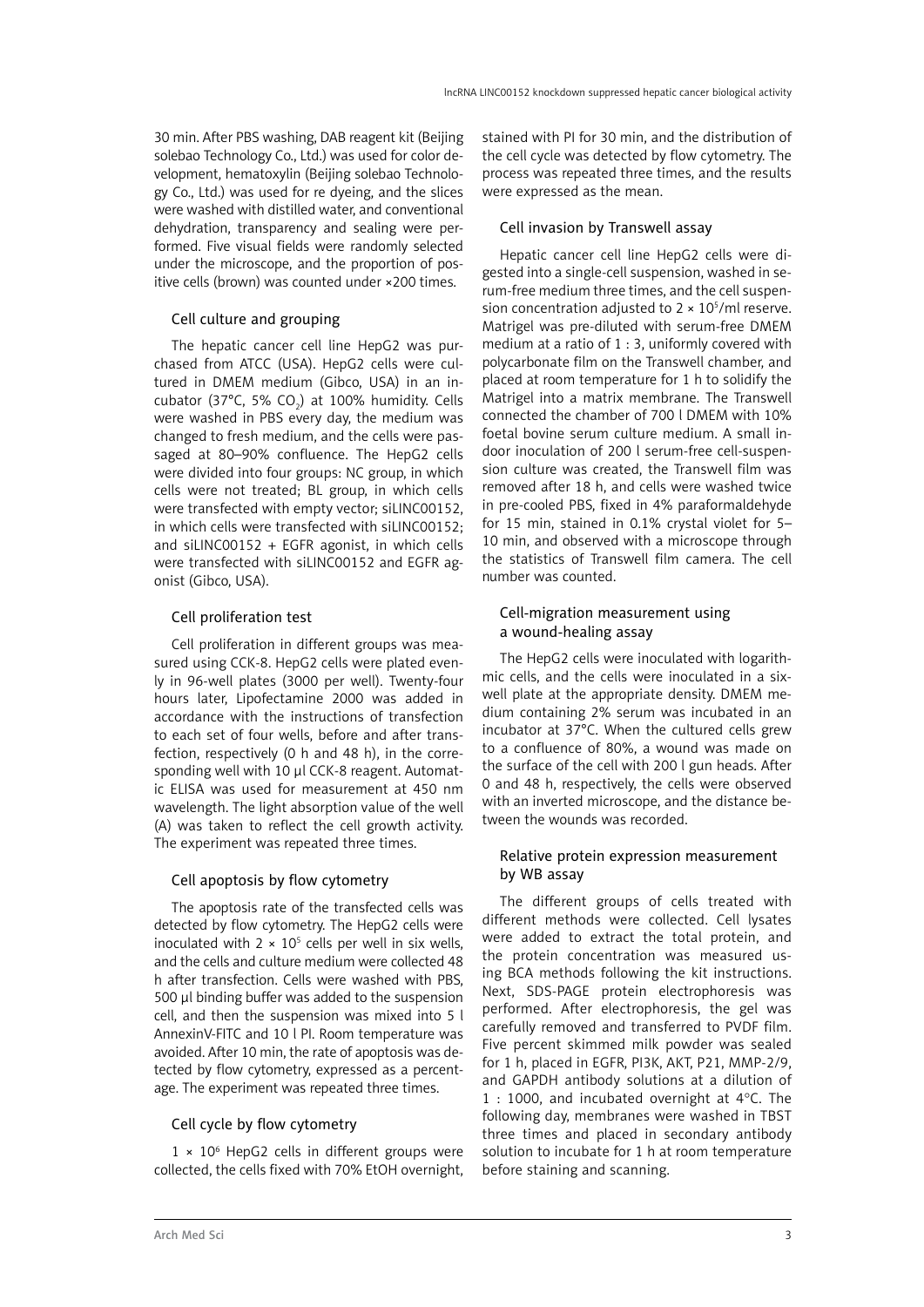#### Tumour bearing test

### Model preparation and grouping

Normal saline was used to regulate HepG2 cells to 1 × 107 /ml, and a HepG2 tumour-bearing model of mice was established by subcutaneous inoculation with 0.2 ml in the right mouse armpit. After 24 h, the nude mice were divided into four groups, with nine nude mice in each group as follows: normal control (NC) group – the nude mice were injected with empty vector in the caudal vein; BL group – the nude mice were injected with siLINC00152 in the caudal vein; siLINC00152 group – the nude mice were injected with siLINC00152 in the caudal vein; and siLINC00152 + EGFR agonist group – the nude mice were injected with siLINC00152 and EGFR agonist in the caudal vein. After 10 days of continuous injection the injections were stopped and the nude mice were killed by dislocation of the spine.

#### Tumour volume and weight

The tumour tissues of different groups were taken from nude mice, and tumour tissue volume and weight were measured.

#### TUNEL assay

According to the literature [8] method, paraffin sections of tumour tissues and cell-apoptosis were detected with TUNEL staining performed according to the instructions of the kit. Under the microscope, images were collected, and Image-Pro Plus 6 image analysis software was used to calculate the total number of cells, the number of apoptotic cells in eight visual fields, and the apoptotic rate.

#### Statistical analysis

All statistical analyses were performed using SPSS 20.0 (SPSS, USA). The expression level of LINC00152 in tumour specimens was compared with adjacent non-tumour specimens using a paired-samples *t*-test. The expression differences between cell-cycle, apoptosis, migration, and invasion assays were analysed using an independent samples *t*-test. All data were presented as mean ± standard deviation. All *p*-values were two-sided, and *p* values of less than 0.05 were deemed statistically significant.

# Results

### Clinical data

According to the ISH assay, the lincRNA, LINC00152 expression in cancer tissues was significantly increased compared with adjacent normal tissues ( $p < 0.05$ ). Compared with adjacent



Figure 1. Clinical data and analysis. A – The lncRNA LINC00152 expression in different tissues by ISH. B – The EGFR protein expression of different tissues by IHC

*\*\*\*P < 0.05, compared with adjacent normal tissues.*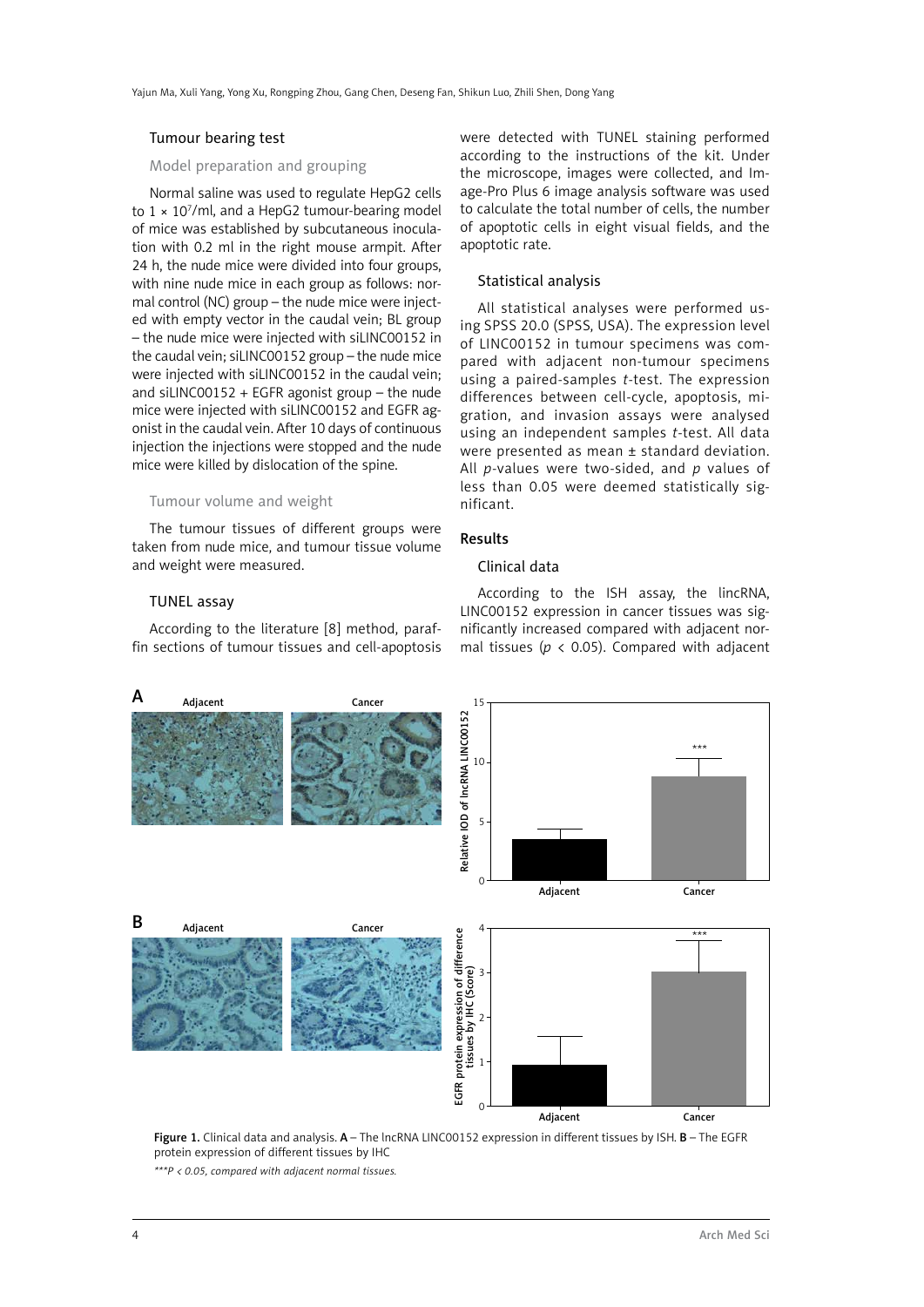







normal tissues, EGFR protein expression in cancer tissues was up-regulated according to the IHC assay ( $p \lt 0.05$ ). The relative data are shown in Figure 1.

### lncRNA LINC 00152 affects HepG2 cell growth *in vitro*

Compared with the NC group, the cell proliferation rate of the siLINC00152 group was significantly down-regulated ( $p \lt 0.05$ ); however, the cell-proliferation rate of the siLINC00152 + EGFR agonist group was significantly up-regulated compared with that of siLINC00152 (*p* < 0.05), and no significant differences were found compared with the NC group ( $p > 0.05$ ). The corresponding data are shown in Figure 2.



*\*\*\*P < 0.05, compared with the NC group, #p < 0.05, compared with the siLINC00152 group.*

# lncRNA LINC 00152 affects HepG2 cell apoptosis *in vitro*

Compared with the NC group, the cell apoptosis rate in the siLINC00152 group was significantly up-regulated ( $p < 0.05$ ); however, the cell apoptosis rate in the siLINC00152 + EGFR agonist group was significantly down-regulated compared with that of siLINC00152 ( $p < 0.05$ ), and no significant differences were found compared with the NC group (*p* > 0.05). The corresponding data are shown in Figure 3.

# lncRNA LINC 00152 affects HepG2 cell cycle *in vitro*

Compared with the NC group, the G1 phase rate in the siLINC00152 group was significantly up-reg-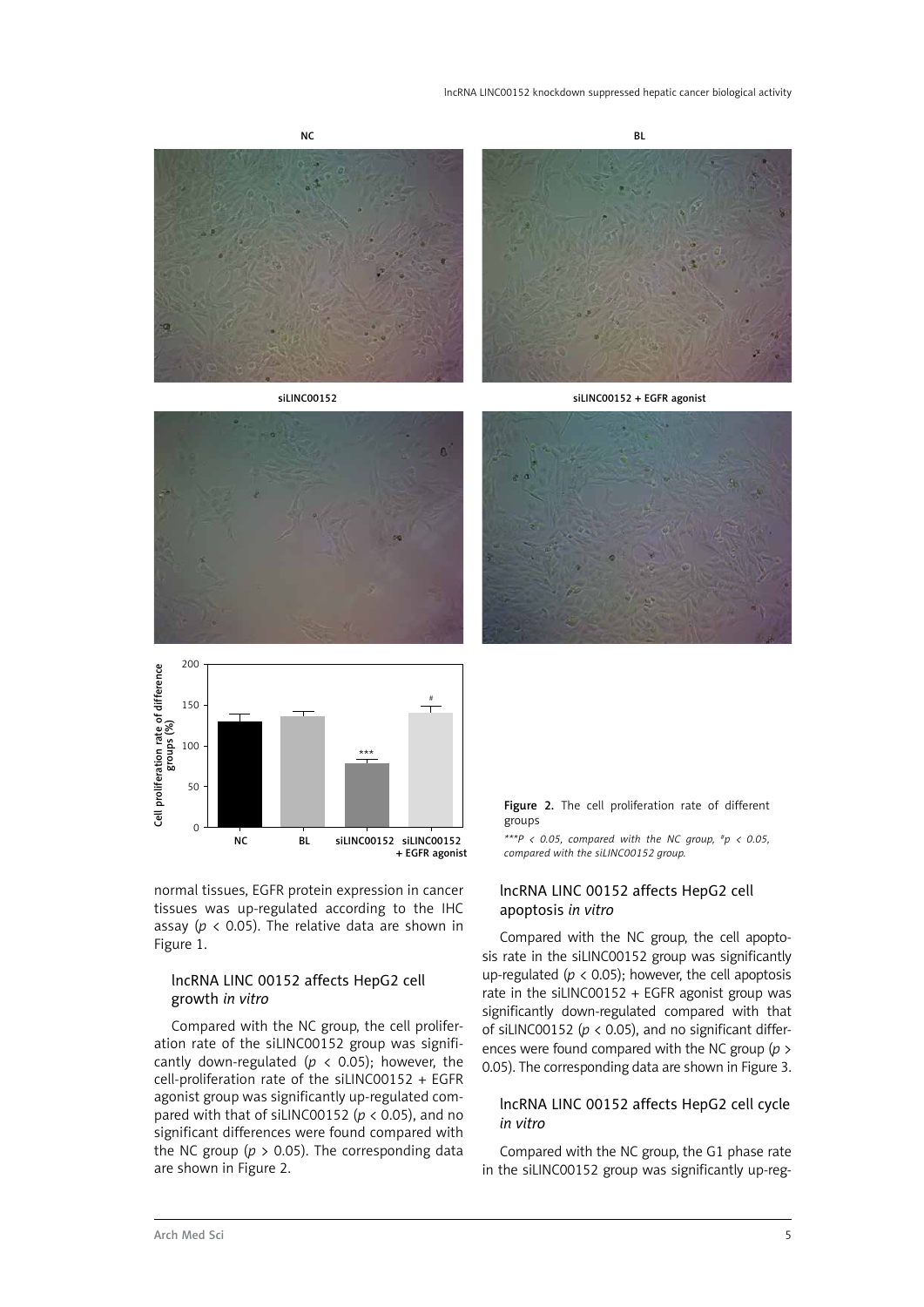

ulated ( $p < 0.05$ ); however, the G1 phase rate of the siLINC00152 + EGFR agonist group was significantly down-regulated compared with that of siLINC00152 (*p* < 0.05), and no significant differences were found compared with the NC group (*p* > 0.05). The corresponding data are shown in Figure 4.

lncRNA LINC00152 affects HepG2 cell

# invasion *in vitro* Compared with the NC group, the invasion

HepG2 cell number in the siLINC00152 group was significantly down-regulated ( $p < 0.05$ ); however, the invasion HepG2 cell number in the siLINC00152 + EGFR agonist group was significantly up-regulated compared with that of siLINC00152 (*p* <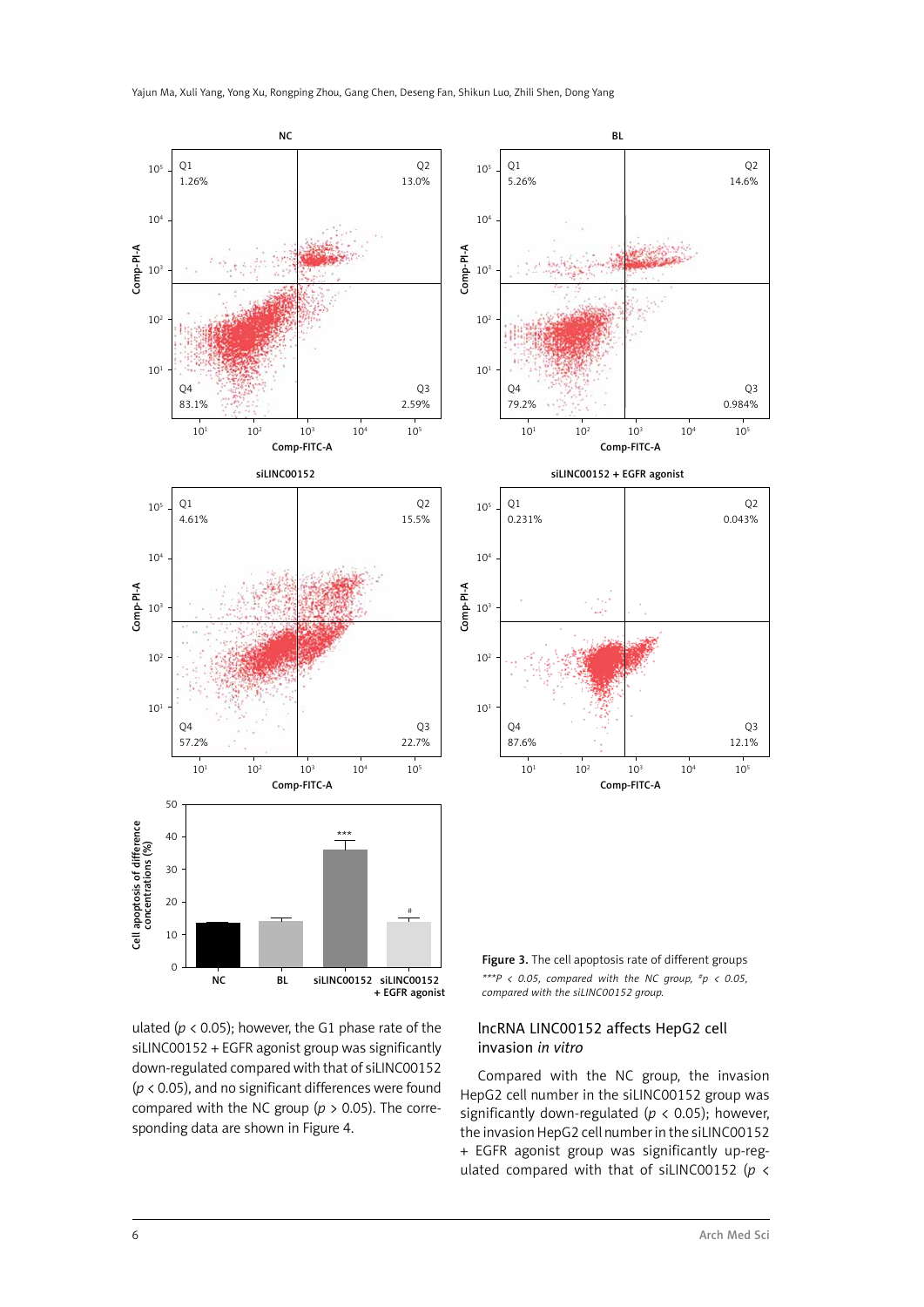

0.05), and no significant differences were found compared with the NC group (*p* > 0.05). The corresponding data are shown in Figure 5.

# lncRNA LINC00152 affects HepG2 cell migration *in vitro*

Compared with the NC group, the wound-healing rate in the siLINC00152 group was signifi*compared with the siLINC00152 group.*

cantly down-regulated ( $p \lt 0.05$ ); however, the wound-healing rate in the siLINC00152 + EGFR agonist group was significantly up-regulated compared with that of siLINC00152 ( $p$  < 0.05), and no significant differences were found compared with the NC group ( $p > 0.05$ ). The corresponding data are shown in Figure 6.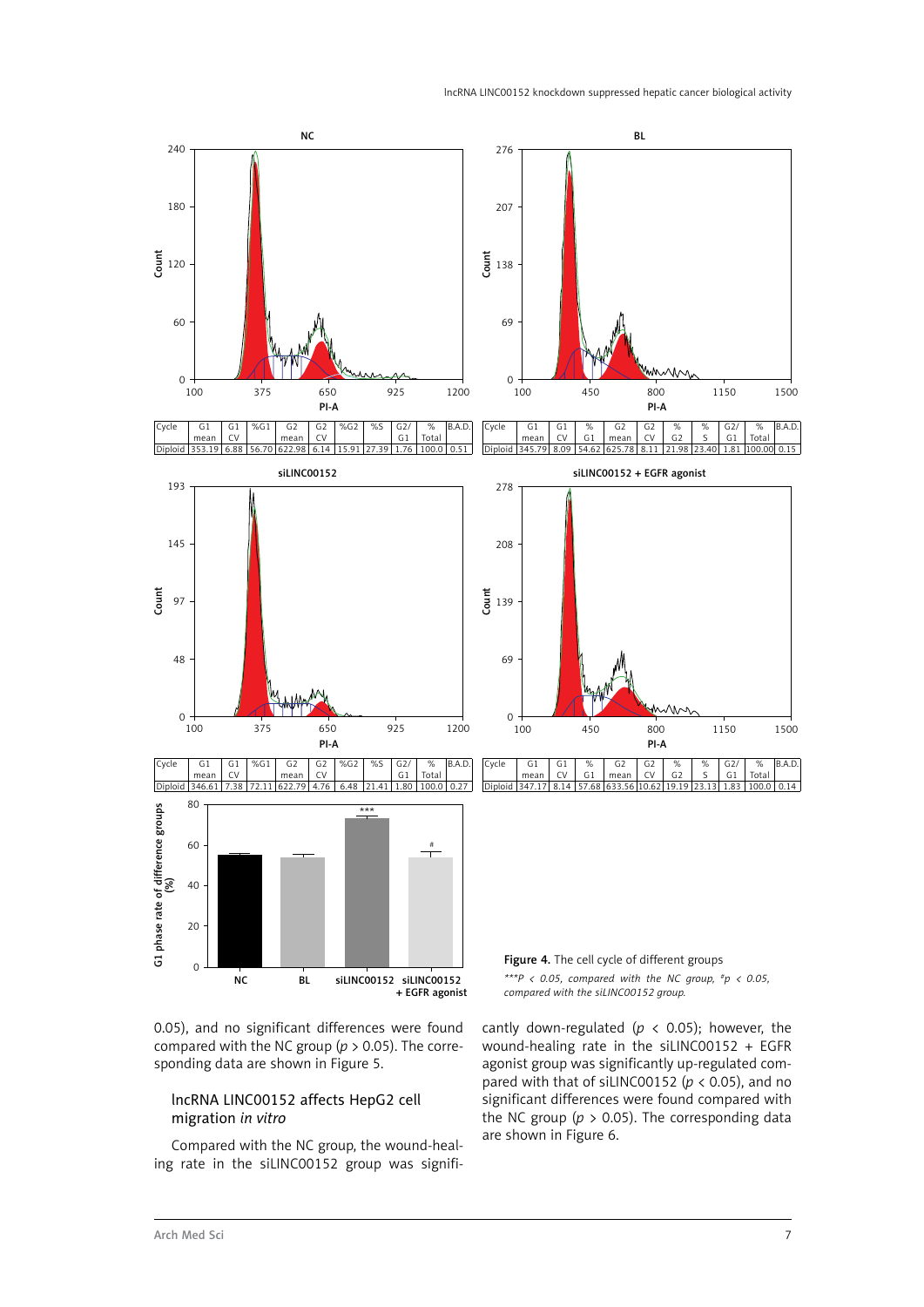









# The relative expression of proteins according to WB assay

Compared with the NC group, EGFR, PI3K, AKT, MMP-2, and MMP-9 protein expression in the siLINC00152 group was significantly reduced, and P21 protein expression in the siLINC00152 group was significantly increased (*p* < 0.05). However, EGFR, PI3K, AKT, MMP-2, and MMP-9 protein expression in the siLINC00152 + EGFR agonist group was significantly up-regulated, and P21 protein expression in the siLINC00152 + EGFR agonist group was significantly down-regulated, compared with the siLINC00152 group (*p* < 0.05 in both cases). The corresponding data are shown in Figure 7.



*\*\*\*P < 0.05, compared with the NC group, #p < 0.05, compared with the siLINC00152 group.*

# Tumour volume and weight in different groups

The tumour volume and weight of the siLINC00152 group were significantly suppressed compared with those of the NC group (*p* < 0.05 in both cases); compared with the siLINC00152 group, the tumour volume and weight of the siLINC00152 + EGFR agonist group were significantly up-regulated ( $p < 0.05$  in both). The corresponding data are shown in Figure 8.

### Cell apoptosis in different groups *in vivo*

Compared with the NC group, the cell apoptosis rate of the siLINC00152 group was signifi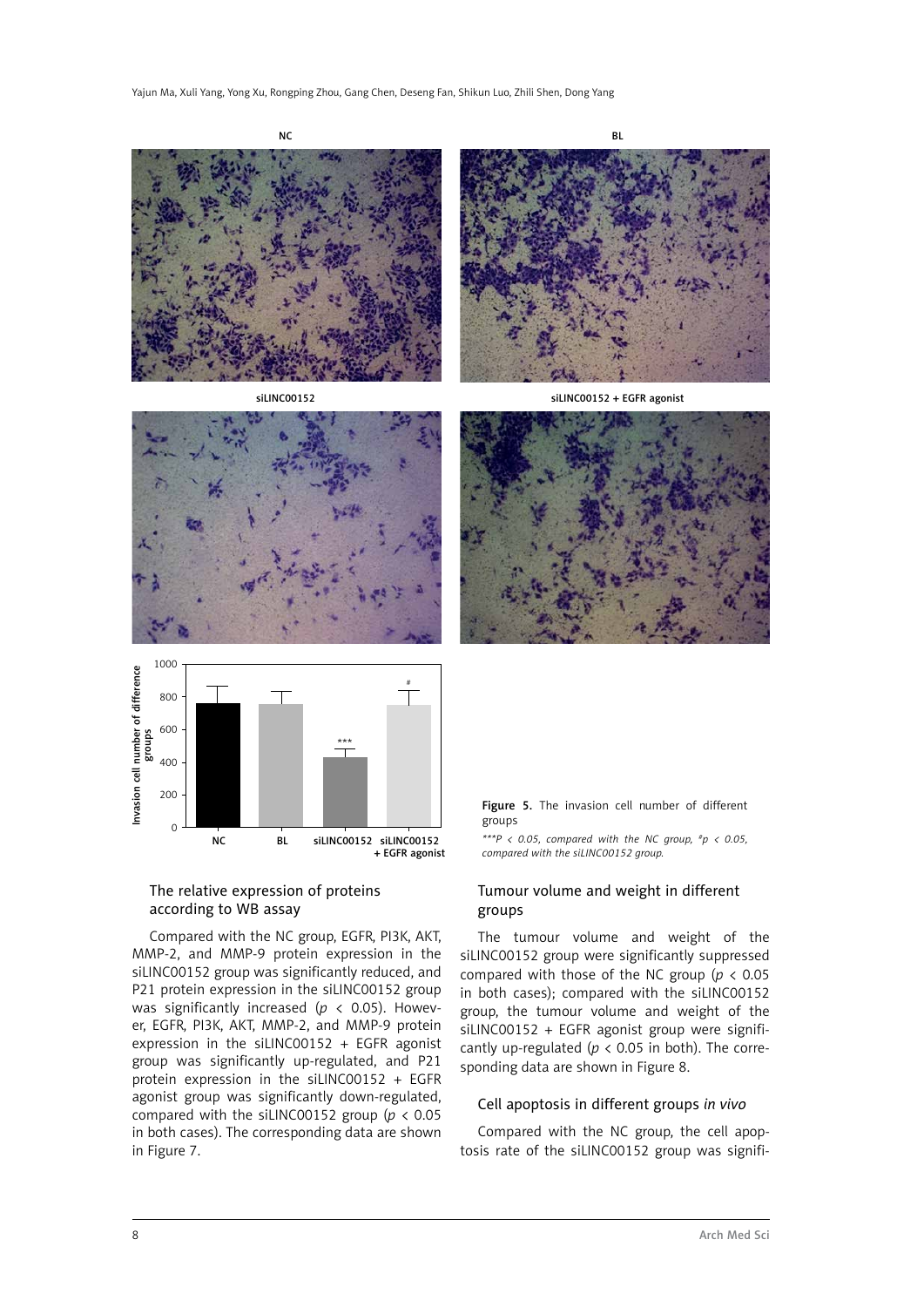lncRNA LINC00152 knockdown suppressed hepatic cancer biological activity



cantly up-regulated according to the TUNEL assay ( $p \lt 0.05$ ). However, the cell apoptosis rate in the siLINC00152 + EGFR agonist group was significantly down-regulated compared with the siLINC00152 group according to the TUNEL assay ( $p$  < 0.05). The corresponding data are shown in Figure 9.

### The relative expression of proteins by IHC *in vivo*

Compared with the NC group, EGFR, PI3K, AKT, MMP-2, and MMP-9 protein expression in the siLINC00152 group was significantly reduced, and P21 protein expression in the siLINC00152 group was significantly increased (*p* < 0.05 in both cases). However, EGFR, PI3K, AKT, MMP-2, and MMP-9 protein expression in the siLINC00152 + EGFR agonist group was significantly up-regulated, and P21 protein expression in the siLINC00152 + EGFR agonist group was significantly down-regulated compared with the siLINC00152 group (*p* < 0.05 in both cases). The corresponding data are shown in Figures 10–15.

#### Discussion

With the rapid development of gene-chip and high-throughput sequencing technologies, the discovery of lncRNA has enabled a new phase in the study of the human genome. Previous stud-

ies have found that some lncRNAs are closely correlated with disease [9, 10]. *In situ* hybridisation, as an intuitive test of target DNA or RNA in tissue cells, has high sensitivity and specificity and can be used as a semi-quantitative detection method. LINC00152 belongs to the class of intergenic lncRNA, whose gene is located in ch2p11.2 and has three transcriptional variants, with lengths of 518 nt, 664 nt, and 828 nt. In our present study, we found that lncRNA LINC 00152 expression in hepatic cancer tissues was significantly up-regulated compared with that of adjacent normal tissues. Previous studies have found that EGFR is closely correlated with LINC 00152 in some cancers [11– 13]. However, the correlation between LINC00152 and EGFR and the effects of LINC00152 in hepatic cancer remain unclear. In our clinical data, we found that LINC 00152 expression and EGFR protein expression were significantly up-regulated compared with adjacent normal tissues. Next, we wanted to explain the effects and mechanism of LINC00152 in development and the progression of hepatic cancer.

Previous studies have reported that lncRNA LINC00152 is highly expressed in solid tumours, such as gastric cancer, renal cell carcinoma, gallbladder cancer, and glioma [14–16]. In our present studies, we knocked-down the lncRNA LINC00152 by si-LINC00152 to evaluate biological cancer activities. The results showed that lncRNA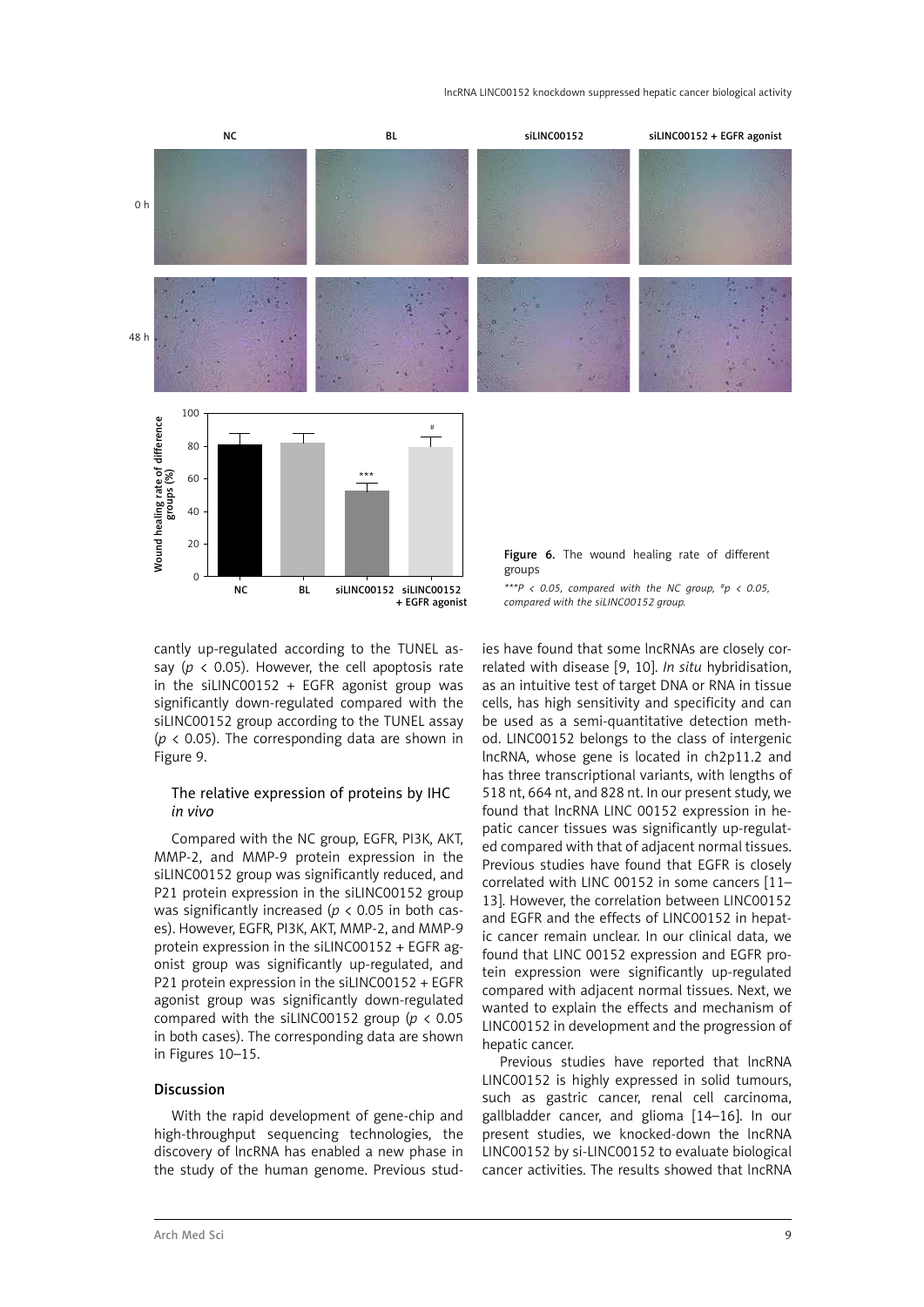

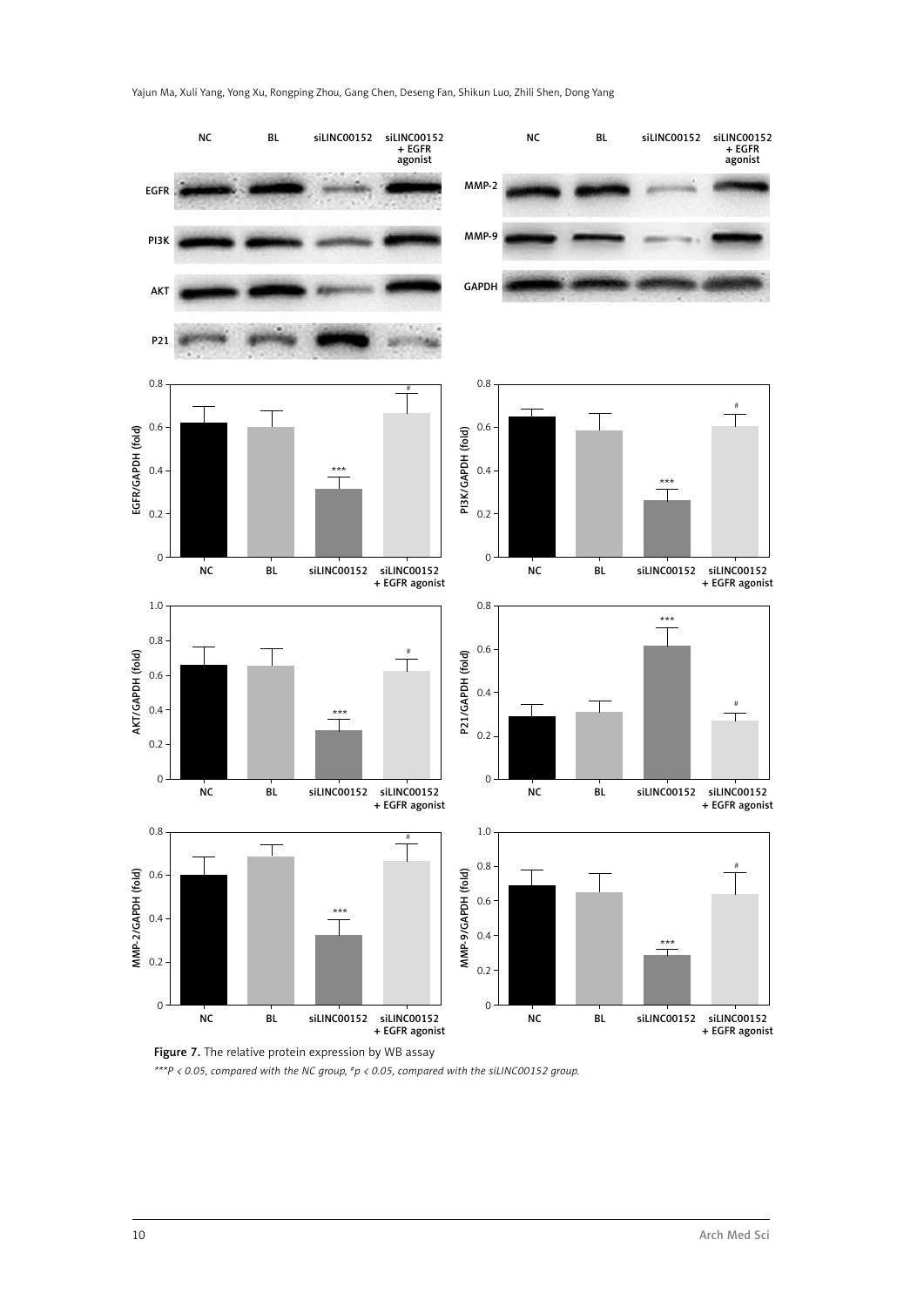



LINC00152 knockdown had the effect of suppressing cell proliferation, cell invasion and migration, and improving cell apoptosis by maintaining the cell cycle in the G1 phase in the *in vitro* assay and inhibiting tumour growth in the vivo assay. In the following study, we wanted to explain the mechanism of siLINC00152, for which we knocked-down lncRNA LINC00152 at the molecular level.

EGFR is one of the members of the tyrosine-receptor family, which consists of three parts: the extracellular ligand-binding region, a transmembrane region, and an intracellular region. The receptor tyrosine kinase (RTK) system of the intracellular region is key to its function [17]. EGFR is not activated in its monomeric form and, when the ligand is bound, can form homo or heterodimers, causing activation of RTK receptor autophosphorylation to promote intracellular tyrosine residues, further activation of downstream signalling pathways (including protein kinase (BAKT) and mitogen-activated protein kinase (MAPK) signal transduction), and regulation of cell biological behaviour [18, 19]. A great deal of evidence suggests that E, G, F, and R play important roles in the occurrence and development of malignant tumours [20]. Breast, ovarian, colon, bladder, and other tumours show that the abnormal expression of EGFR tumour accounts for a large proportion of cancers. High expression of EGFR can cause cell proliferation, invasion, and metastasis; promote tumour angiogenesis; and inhibit tumour-cell apoptosis [21]. The occurrence and development of some malignant tumours in humans are related to the abnormality of the PKB/AKT signalling pathway. Studies have shown that the EGFR/AKT signalling pathway is involved in regulating the apoptosis, proliferation, differentiation, and metabolism of cells [22–24]. In our present study, we find that EGFR and its downstream genes, PI3K and AKT, were significantly suppressed compared to LINC00152 knock-down by siLINC00152. We inferred that those might the results that the mechanism of siLINC00152 to regulate hepatic cancer biological activities (cell proliferation, apoptosis,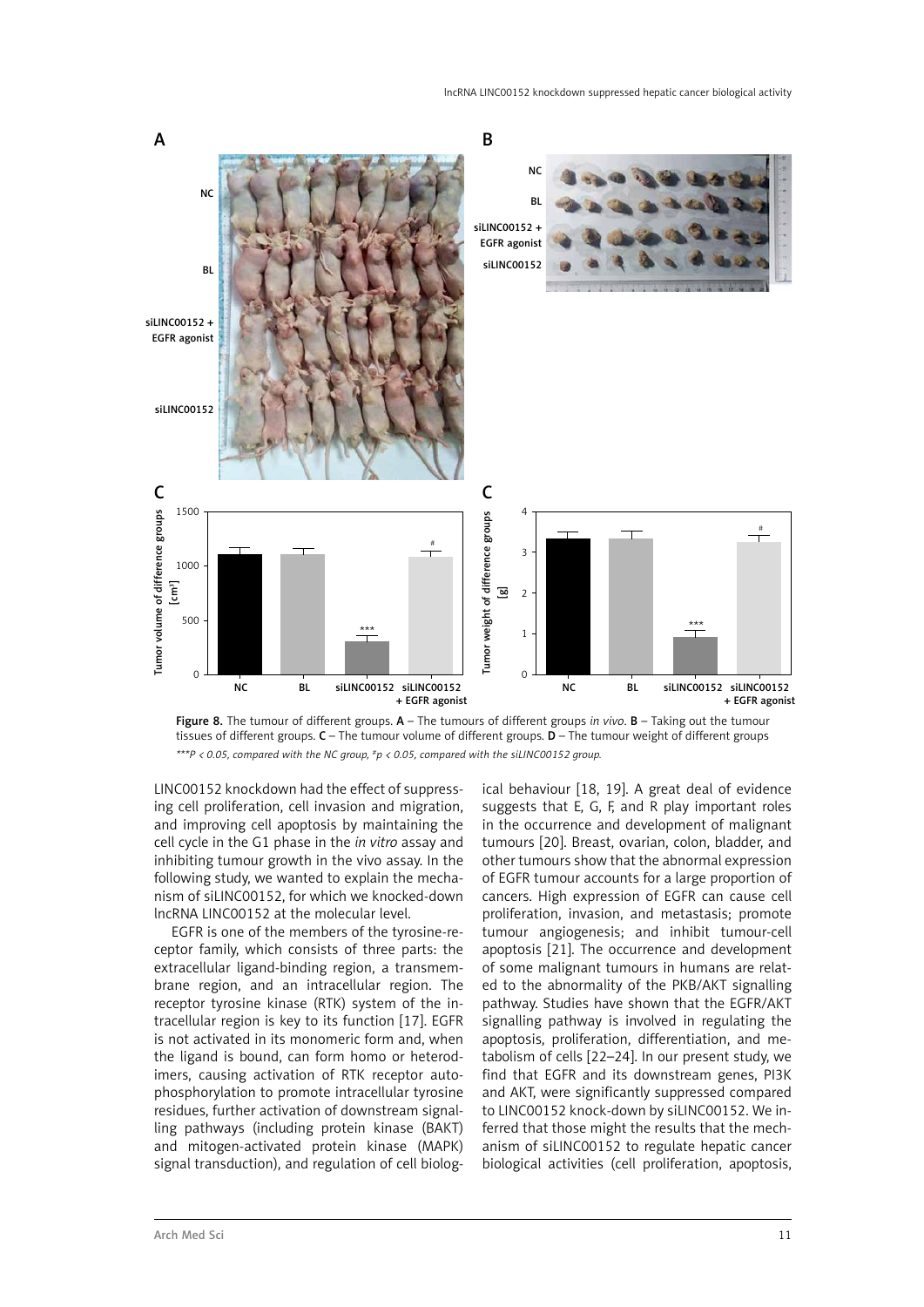

Figure 9. The cell apoptosis rate of different groups *in vivo* by TUNEL assay

*\*\*\*P < 0.05, compared with the NC group, #p < 0.05, compared with the siLINC00152 group.*

cell cycle, invasion and migration) in *in vitro* and *in vivo* studies.

NC BL siLINC00152 siLINC00152

+ EGFR agonist

P21 is a broad-spectrum cyclin an inhibitor of cyclin kinase (CDK). It regulates cell-cycle progression and participates in cell growth, differentiation, ageing, and death. Most studies have shown that  $p21^{WAF1/CIP1}$  plays an important role in the process of cell senescence. The expression of p21 in transformed cells plays a key role in growth arrest [25]. Up-regulation of p21 levels can inhibit the activity of CDK and inhibit gene expression. The cells cannot enter the S phase and eventually undergo cell-cycle arrest [26]. In our present study, we infer that siLINC00152 stimulates P21 expression by suppressing the

EGFR/PI3K/AKT signalling pathway to maintain the cell cycle in the G1 phase.

Matrix metalloproteinases (MMPs) comprise a large family of enzymes that can degrade almost any kind of protein components in the extracellular matrix, destroy the histological barrier of tumour cell invasion, and play a key role in tumour invasion and metastasis [27]. Among the many MMPs, MMP-2 and MMP-9 are involved in angiogenesis and are directly related to the degradation of the basal membrane, which is involved in tumour metastasis and prognosis [28, 29]. MMP-2 and MMP-9 are important roles of EGFR/ PI3K/AKT downstream genes and closely correlate with tumour invasion and migration [30, 31].

 $\Omega$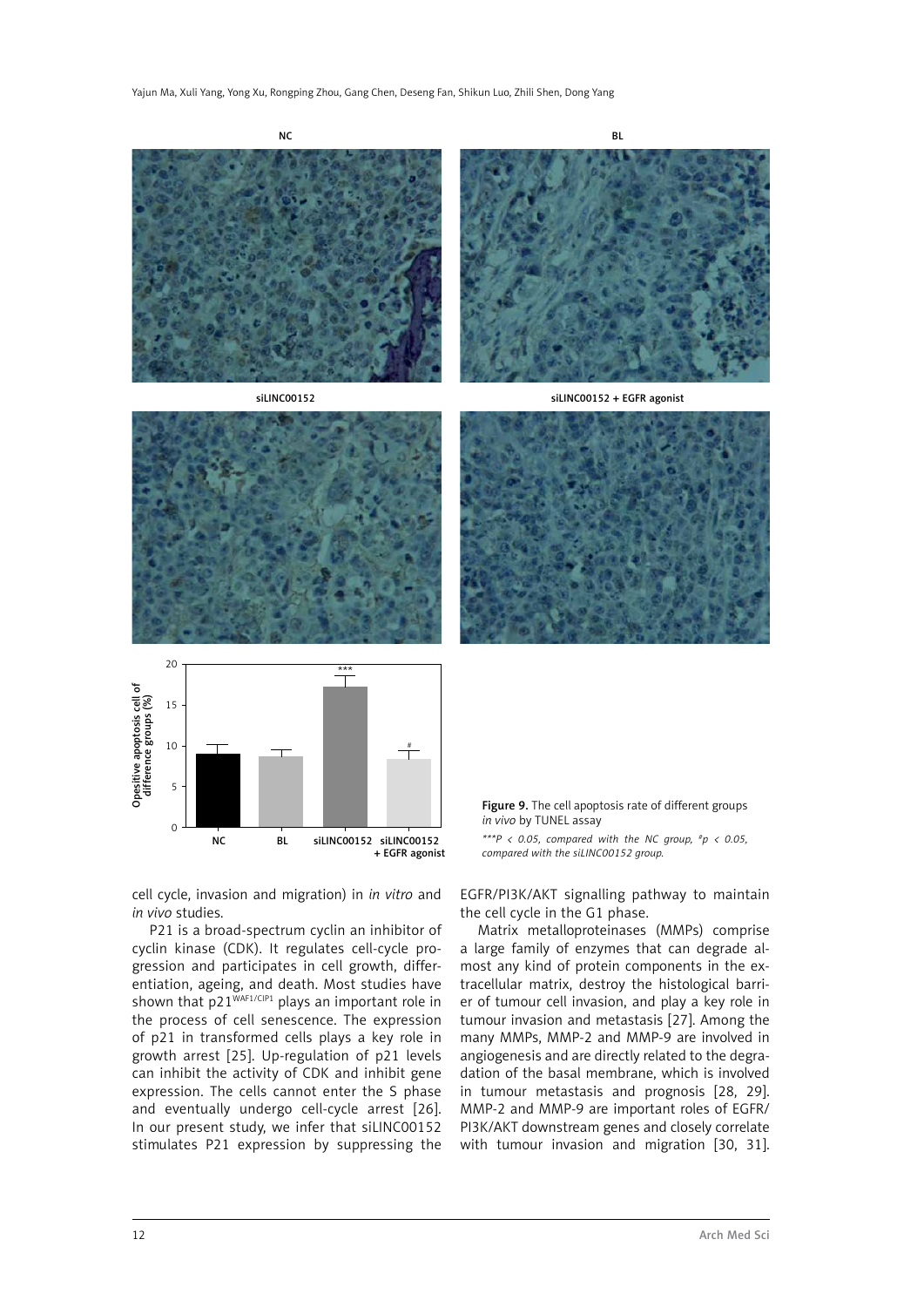







From the results of our present study, we conclude that siLINC00152 suppresses hepatic cancer-cell invasion and migration by suppressing MMP-2 and MMP-9 expression by, in turn, regulating the EGFR/PI3K/AKT pathway.

In conclusion, siLINC00152, which was knocked-down by lncRNA LINC00152, suppresses hepatic cancer-cell biological activities via EGFR/ PI3K/AKT, its downstream gene P21, and MMP-2/9 in *in vitro* and *in vivo* assays.

In our present study, there were also some limitations; we did not analyse the correlation between lncRNA LINC00152 and clinical pathology and prognosis in hepatic cancer patients.

#### Figure 10. The EGFR protein expression of different groups by IHC

*\*\*\*P < 0.05, compared with the NC group, #p < 0.05, compared with the siLINC00152 group.*

### Acknowledgments

This work was supported by a grant from the Science Foundation of Jiangsu Health Vocational College (JKC201949) awarded to Dong Yang.

Yajun Ma, Xuli Yang and Yong Xu contributed equally.

#### Conflict of interest

The authors declare no conflict of interest.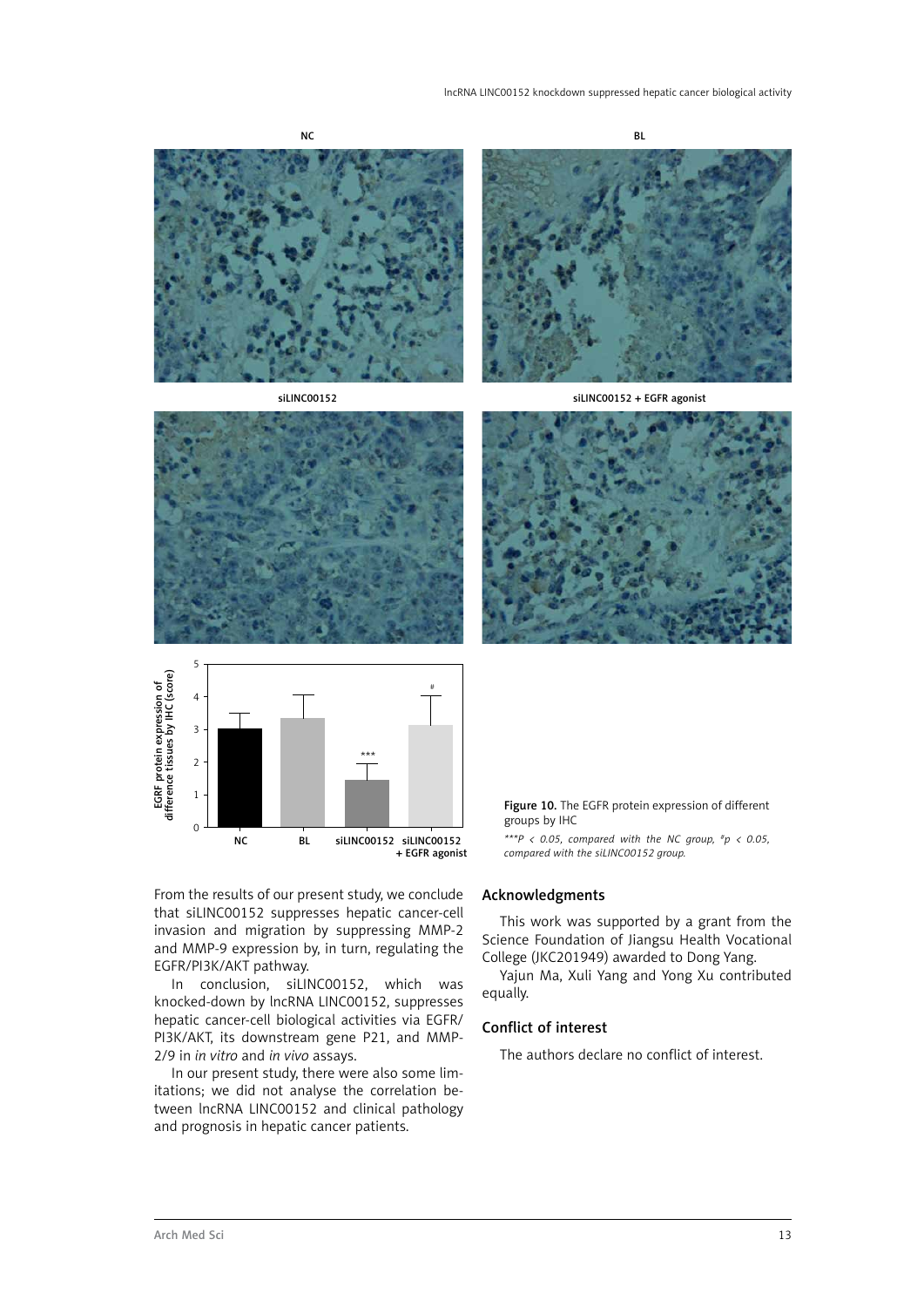







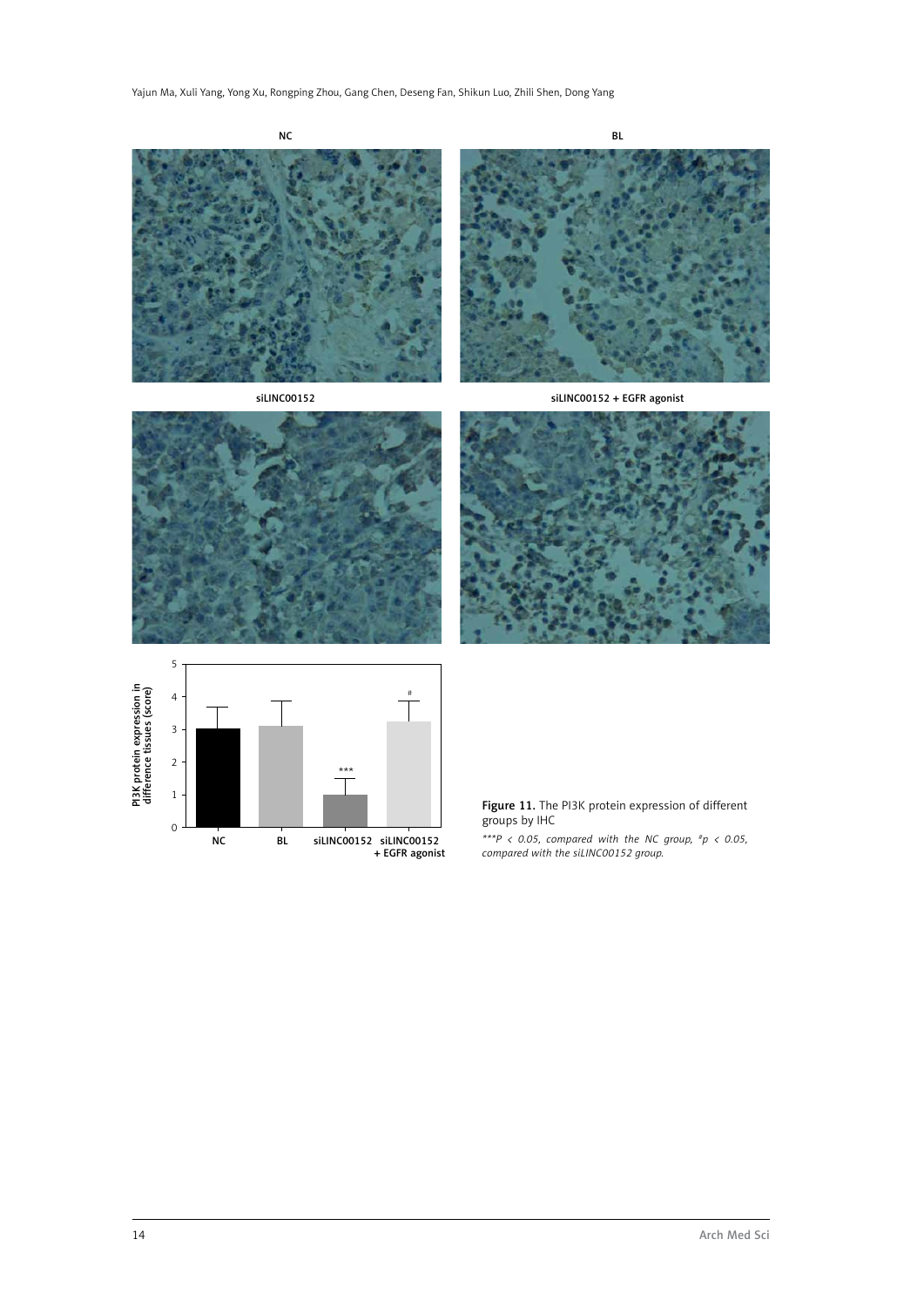









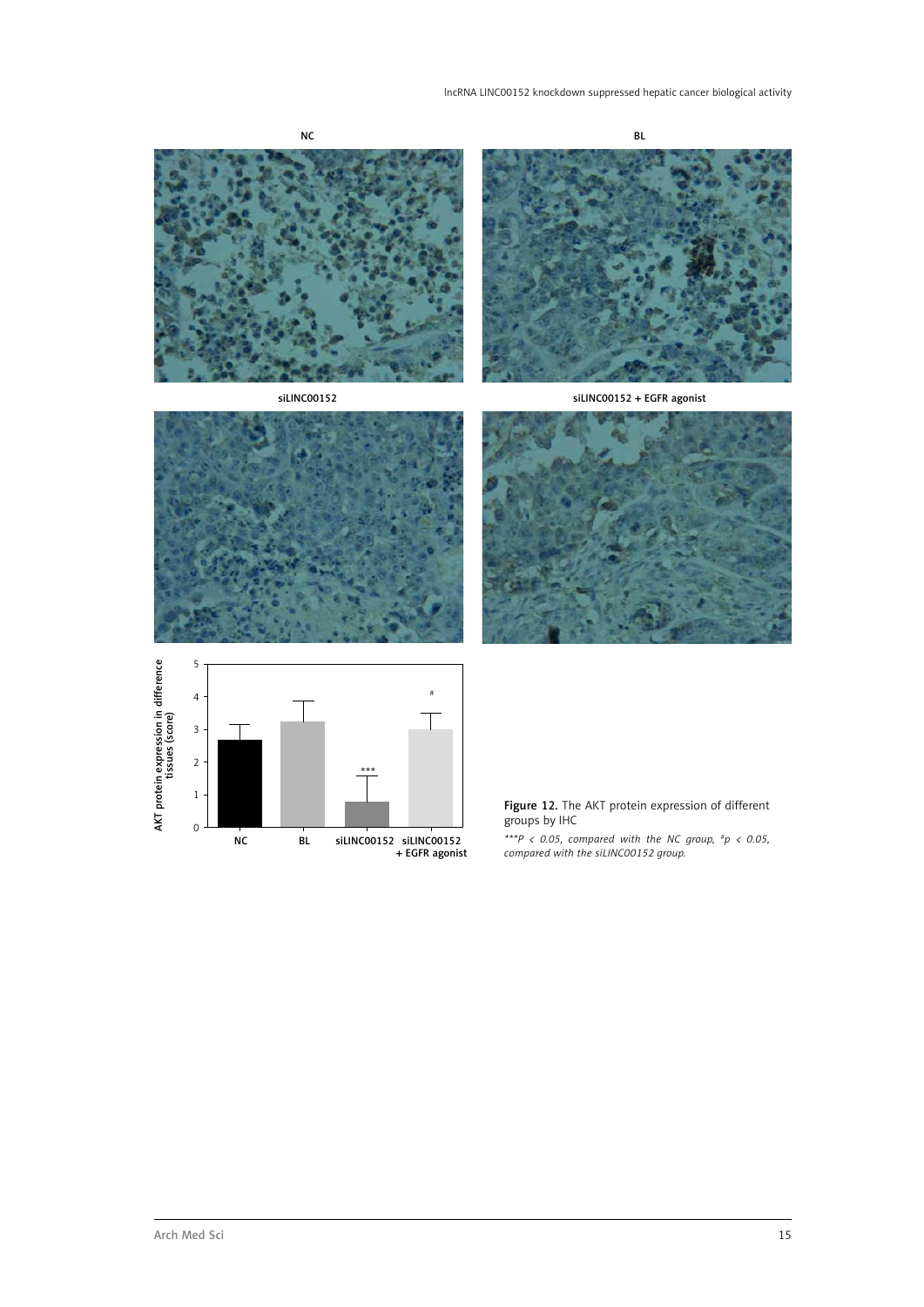







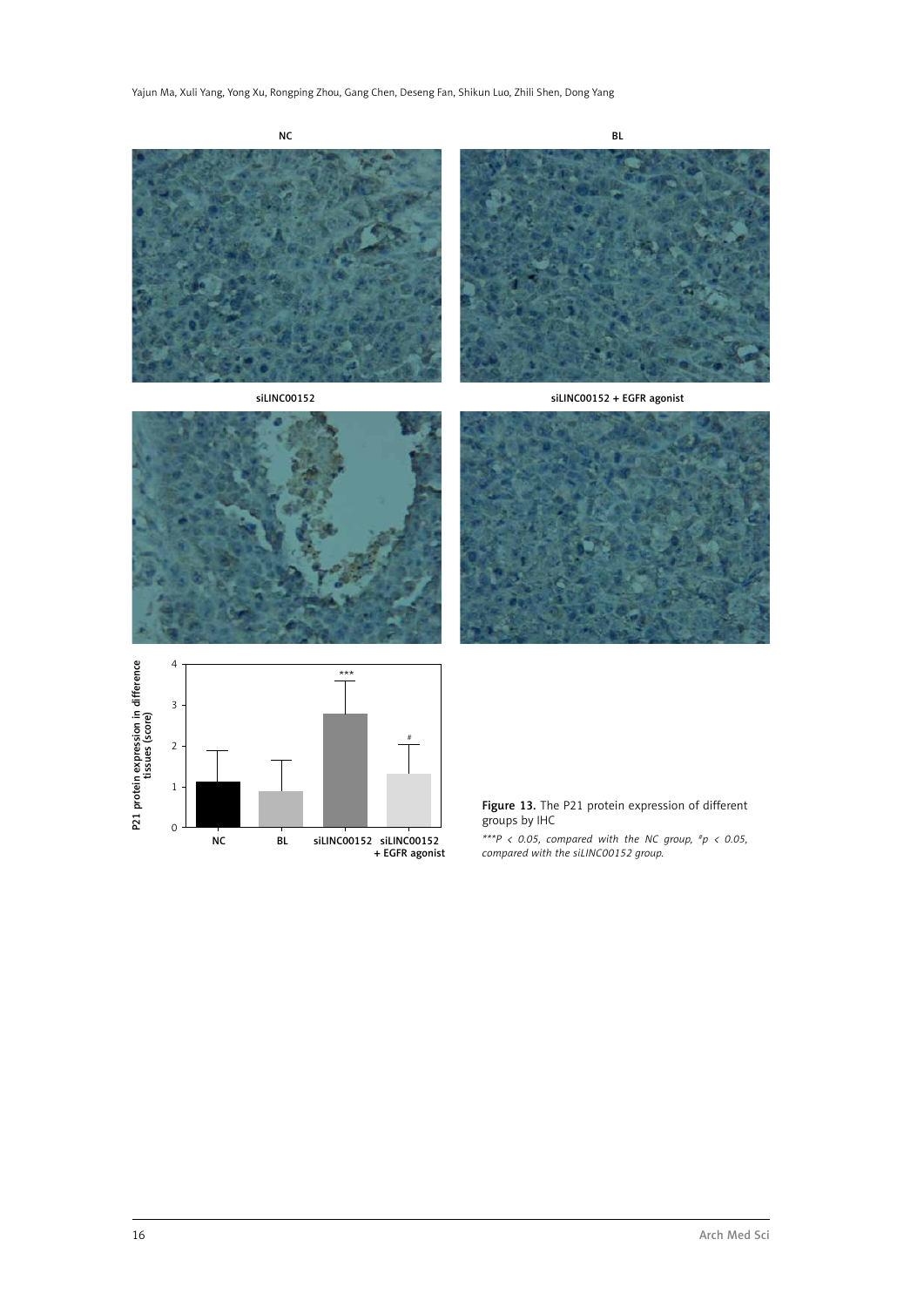









Figure 14. The MMP-2 protein expression of different groups by IHC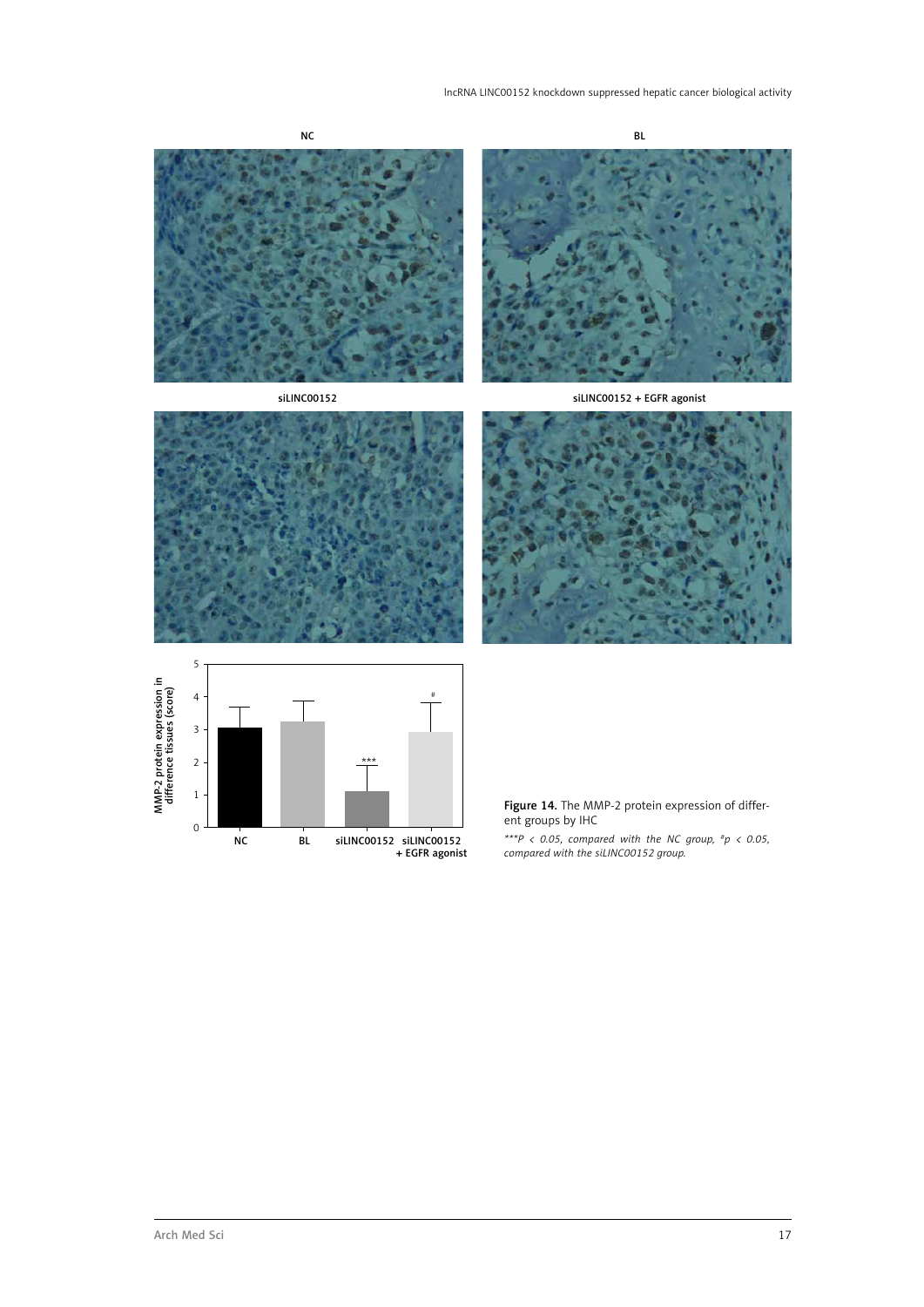NC BLOCK BLOCK IS A RESIDENCE OF THE SECOND BLOCK IS A REPORT OF THE BLOCK BLOCK IS A REPORT OF THE BLOCK IS A REPORT OF THE BLOCK IS A REPORT OF THE BLOCK IS A REPORT OF THE BLOCK IS A REPORT OF THE BLOCK IS A REPORT OF T

siLINC00152 siLINC00152 + EGFR agonist







#### References

- 1. Jemal A, Bray F, Center MM, Ferlay J, Ward E, Forman D. Global cancer statistics. CA Cancer J Clin 2011; 61: 69-90.
- 2. Thomas MB, Jaffe D, Choti MM, et al. Hepatocellular carcinoma: consensus recommendations of the National Cancer Institute Clinical Trials Planning Meeting. J Clin Oncol 2010; 28: 3994-4005.
- 3. El-Serag HB. Hepatocellular carcinoma. N Engl J Med 2011; 365: 1118-27.
- 4. Wang C, Cigliano A, Delogu S, et al. Functional crosstalk between AKT/mTOR and Ras/MAPK pathways in hepatocarcinogenesis: implications for the treatment of human liver cancer. Cell Cycle 2013; 12: 1999-2010.
- 5. Greten FR. TAK1: Another mesh in the NF-kappaB JNK controlled network causing hepatocellular carcinoma. J Hepatol 2011; 55: 721-3.
- Figure 15. The MMP-9 protein expression of different groups by IHC *\*\*\*P < 0.05, compared with the NC group, #p < 0.05,*
- *compared with the siLINC00152 group.*
- 6. Yu P, Guo J, Li J, Chen W, Zhao T. Co-expression network analysis revealing the key lncRNAs in diabetic foot ulcers. Arch Med Sci 2019; 15: 1123-32.
- 7. Braconi C, Kogure T, Valeri N, et al. microRNA-29 can regulate expression of the long non-coding RNA gene MEG3 in hepatocellular cancer. Oncogene 2011; 30: 4750-6.
- 8. Li H, Gong J, Jiang X, et al. Arsenic trioxide treatment of rabbit liver VX-2 carcinoma via hepatic arterial cannulation-induced apoptosis and decreased levels of survivin in the tumor tissue. Croat Med J 2013; 54: 12-6.
- 9. Jiang L, Hong L, Yang W, Zhao Y, Tan A, Li Y. Co-expression network analysis of the lncRNAs and mRNAs associated with cervical cancer progression. Arch Med Sci 2019; 15: 754-64.
- 10. Yang YR, Zang SZ, Zhong CL, et al. Increased expression of the lncRNA PVT1 promotes tumorigenesis in